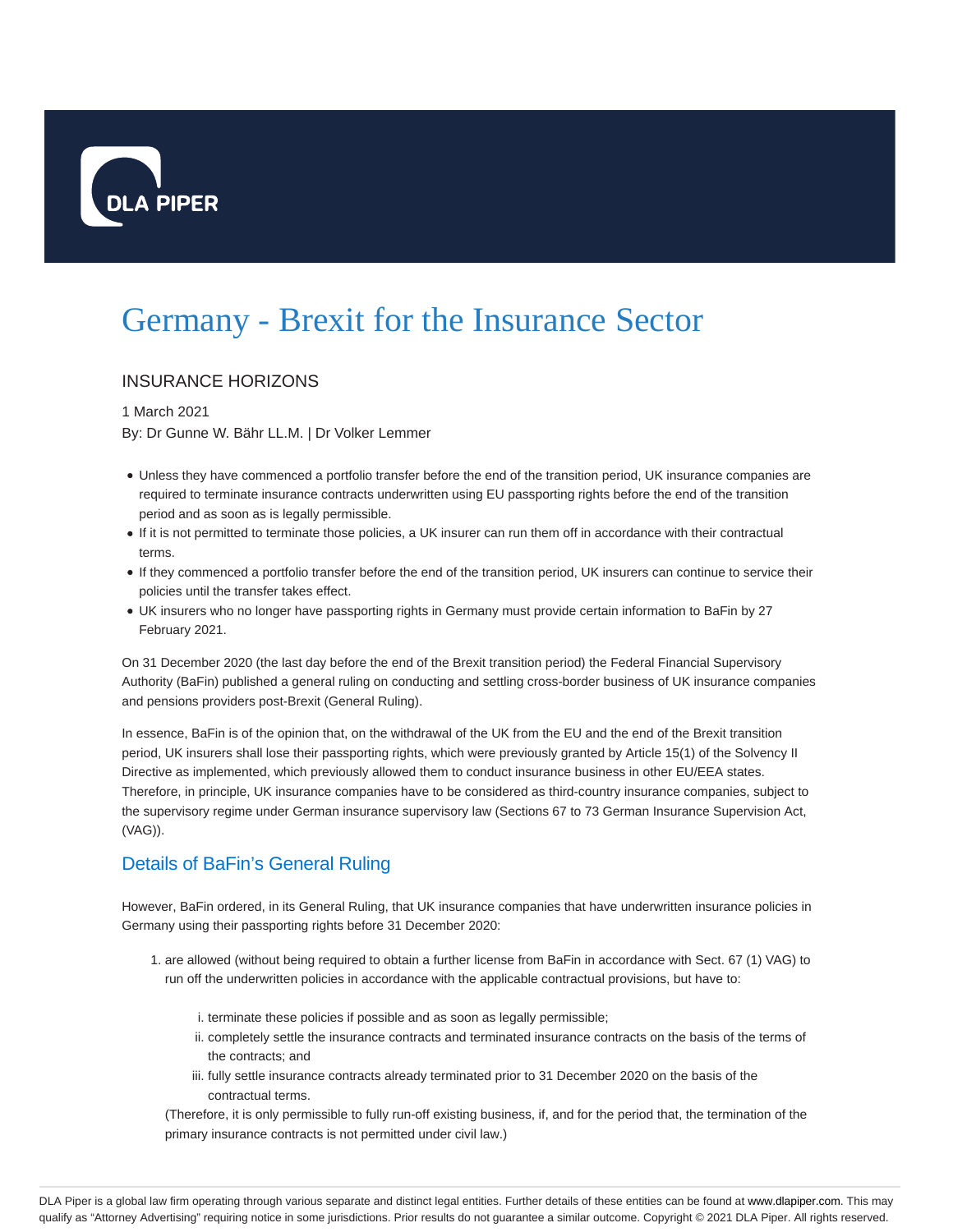- 2. are allowed, even if termination of the relevant contracts is permitted under applicable law, to continue to run off a portfolio of risks pending a transfer of the insurance portfolio to an EU/EEA licensed insurance undertaking or to a third country branch licensed in the EU/EEA, if the portfolio transfer was initiated before 31 December 2020 and could be considered as a "realistic option that is likely to be approved";
- 3. must submit the following documents and information for the entire duration of the execution or settlement of insurance contracts:
	- a. a specific indication and updates of their contingency plan (e.g. portfolio transfer, pure run-off, other);
	- b. the name and contact information of the person within the insurance company that is responsible for handling complaints related to the affected insurance contracts;
	- c. the expected period of time until the final completion of the settlement of all insurance contracts;
	- d. the number of insurance contracts still to be settled;
	- e. the number of affected policyholders, whose insurance contracts still have to be settled;
	- f. the amount of gross technical provisions for insurance contracts still to be settled;
	- g. the amount of gross premium income as of the last balance sheet as well as the (estimated) gross premium income still to be expected with regard to the insurance contracts to be settled; and
	- h. the number of claims that are still open.

The information/updates under a) and b) must be submitted for the first time not later than by 27 February 2021 and on an ongoing basis as changes are made to the contingency plan.

The information/documents under c) - h) must be submitted once a year, within three months of the end of the fiscal year.

BaFin expressly reserves the right to separately order submission of further information or documents during the year deviating from the rule above.

Insurance companies must also submit this information and documentation separately for each line of business.

The General Ruling took effect on 1 January 2021. It applies to affected insurance companies until complete termination of the contracts.

The General Ruling can be revoked in respect of all UK insurers or for individual insurers.

## Consequences of the General Ruling

The intention of these regulations is that an orderly run off of the insurance portfolios of British insurers can take place if there is no possibility of termination. However, BaFin attaches great importance to the fact that in cases where termination right exists vis-à-vis the policyholders, this option has to be used by the insurers. It should be stressed that BaFin considers transparency for policyholders to be very important.

As this General Ruling applies to UK insurance companies only, there is a risk that UK insurance intermediaries will not be allowed to carry out insurance distribution activities (even in relation to the run-off of insurance policies underwritten by UK insurers, where this is permitted based on BaFin's General Ruling as considered above) if these activities are licensable distribution activities under the Insurance Distribution Directive (IDD). Currently, there is no explicit relief for UK intermediaries in relation to their German passported business and operations. Therefore, the exemptions from the licensing requirements provided for under the IDD will gain even more practical importance.

### Return to Overview page

### AUTHORS